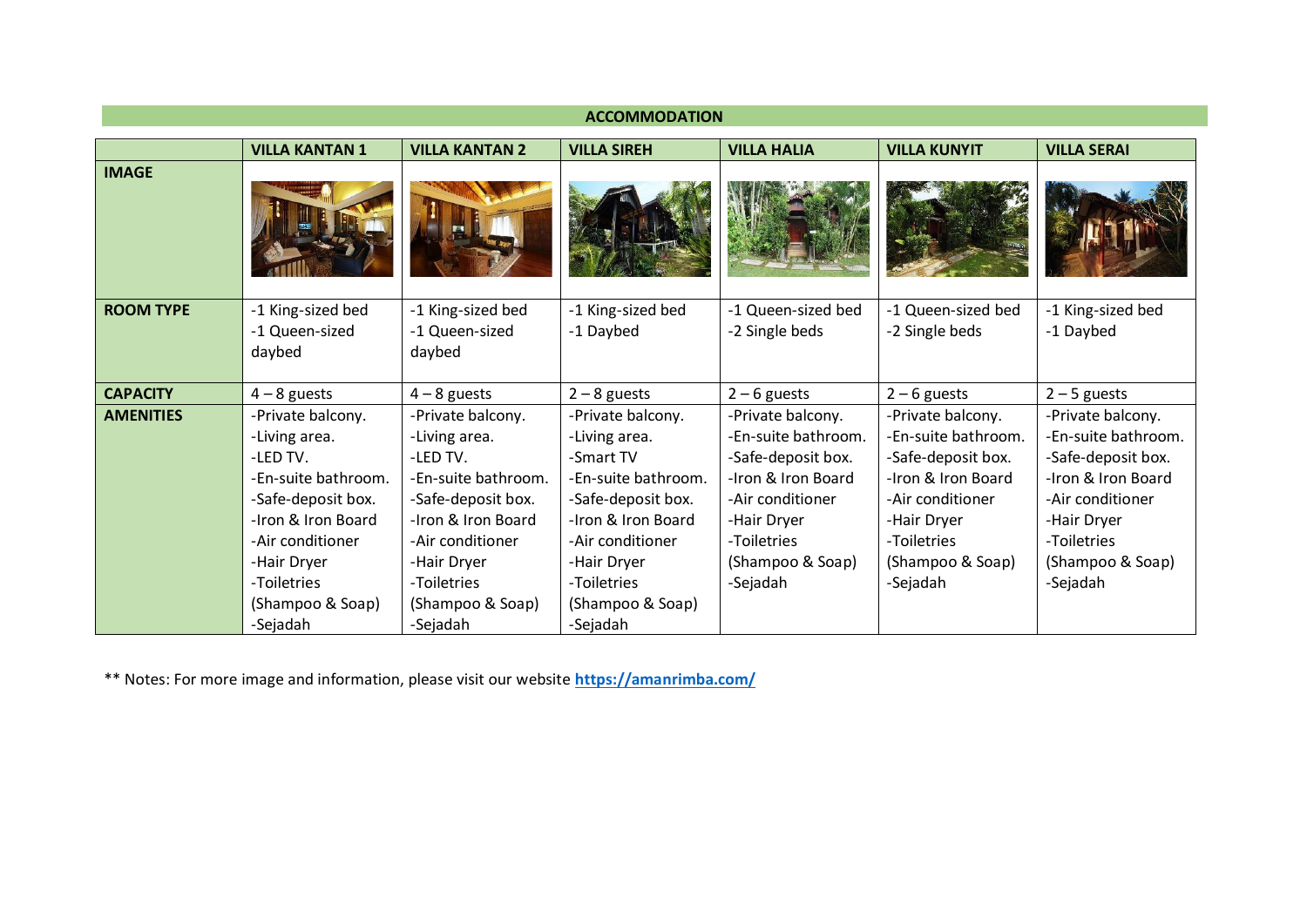## 1. Villa Kantan 1 & 2

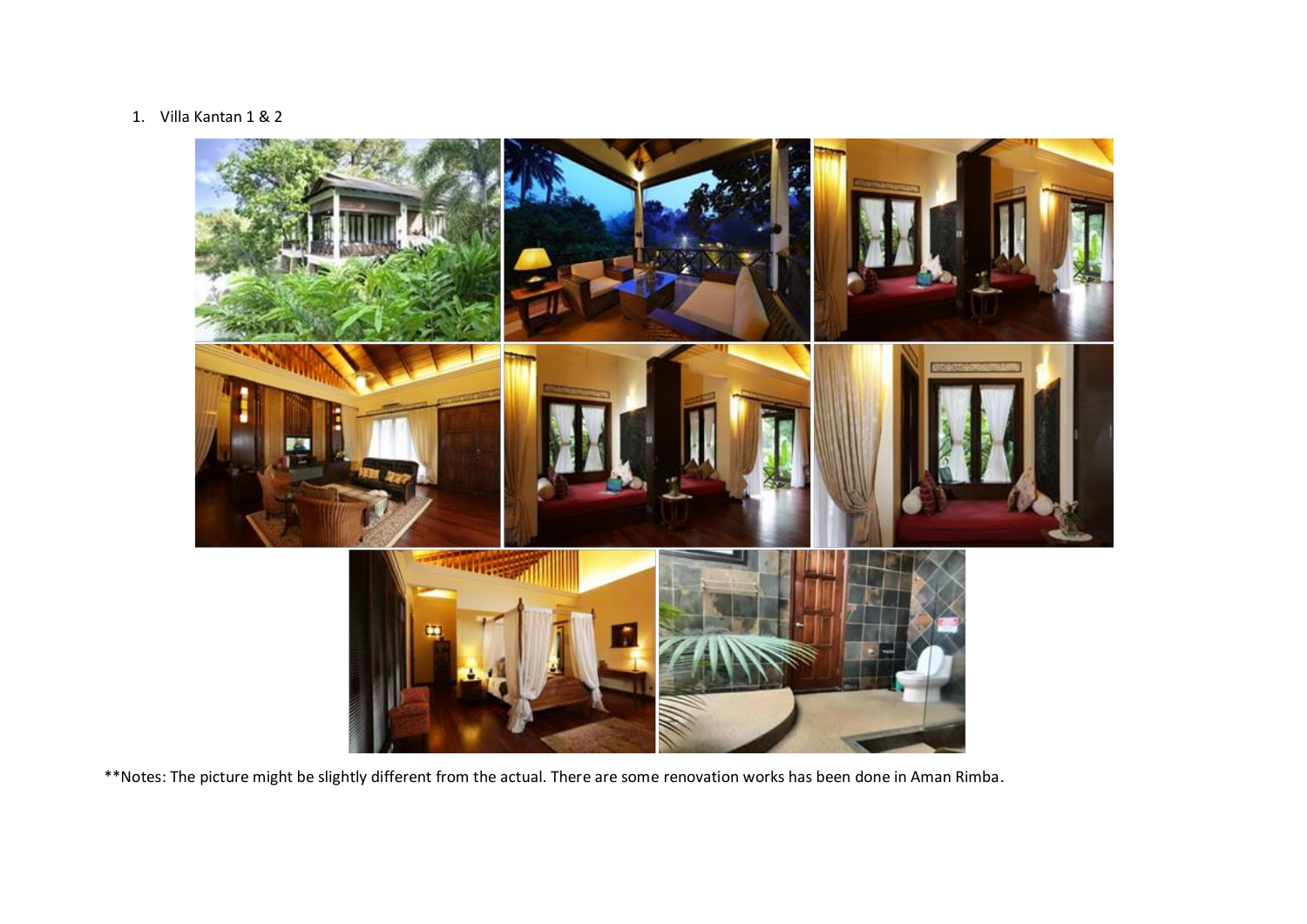2. Villa Sireh

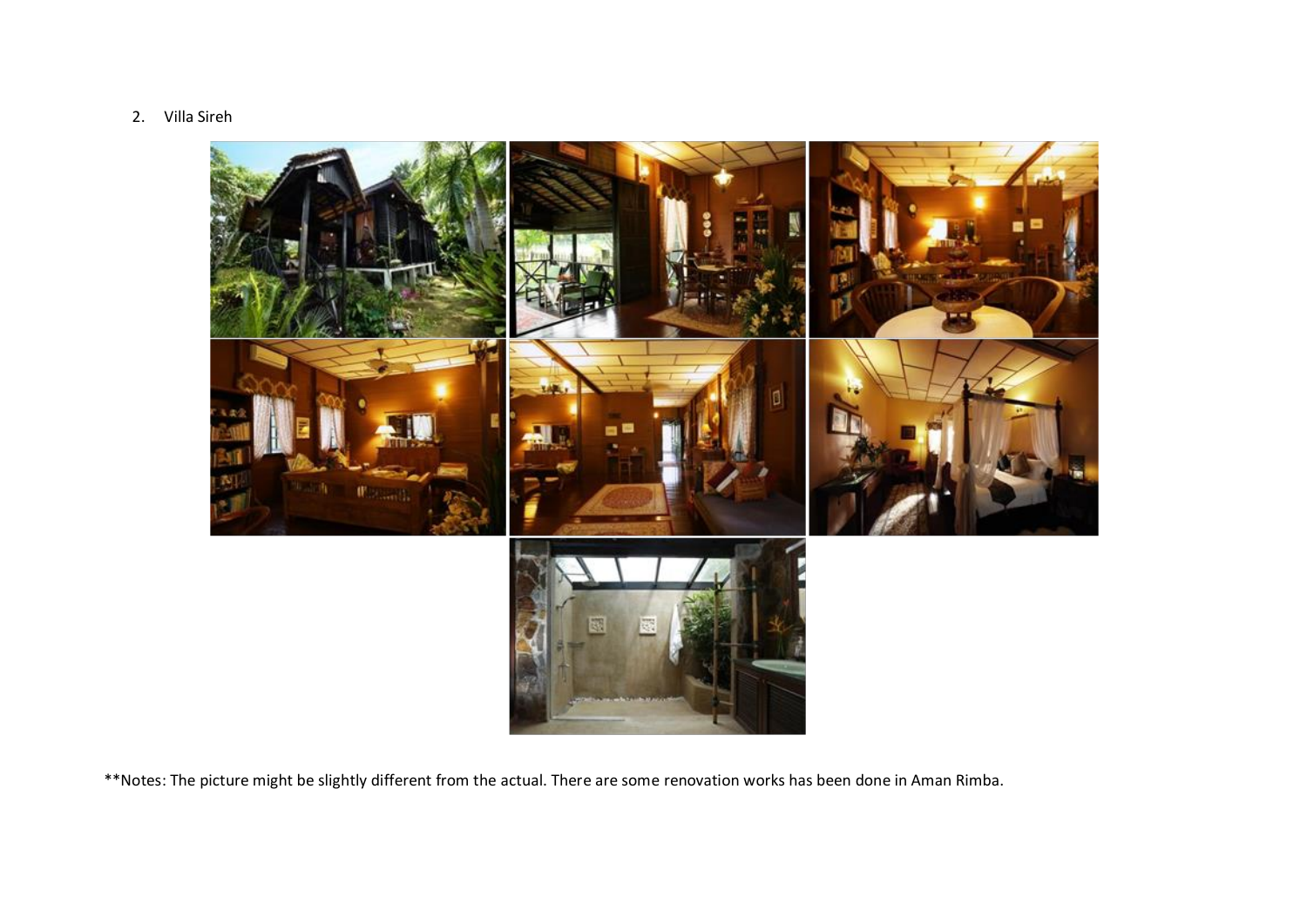## 3. Villa Halia



## 4. Villa Kunyit